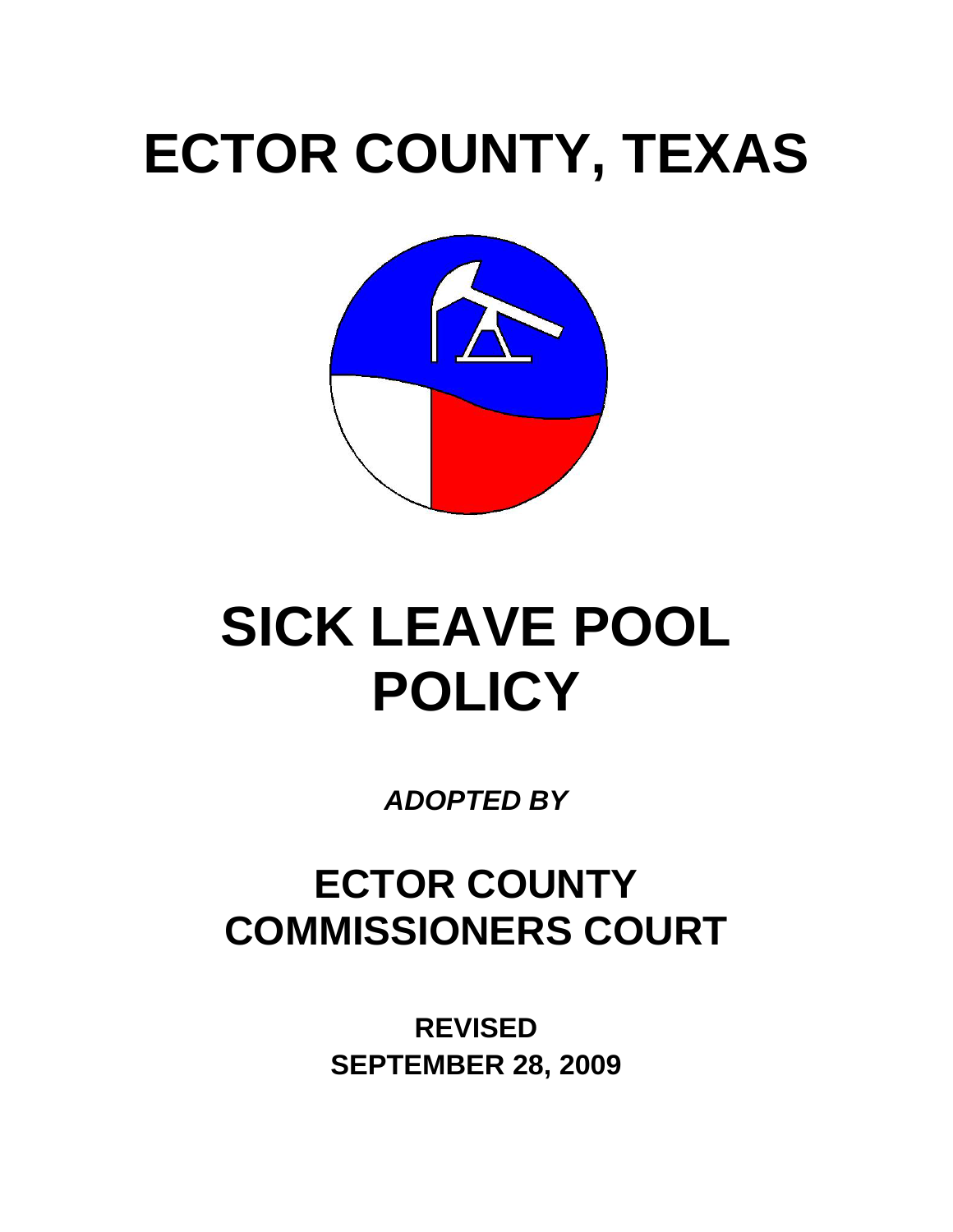### **ECTOR COUNTY SICK LEAVE POOL POLICY**

- **PURPOSE** The purpose of the Ector County Sick Leave Pool is to provide additional sick leave days to County employees in the event of a catastrophic illness or injury, surgery, or disability that prevents an employee form active employment. Days may be applied from the Pool only after the employee has exhausted all accrued sick, vacation or compensatory time.
- **DEFINITIONS** 1. A catastrophic illness or injury is defined as:
	- **\*** A terminal, life-threatening, and/or severe condition or combination of conditions affecting the mental or physical health of the employee that requires the services of a licensed health practitioner for a prolonged period of time and that forces the employee to exhaust all accrued leave time (sick leave, vacation leave, and compensatory time) and to lose compensation from the County.
	- 2. A licensed practitioner is:
		- **\*** A practitioner, as a defined by the Texas Insurance Code, who practices within the scope of his/her license.

- **OF THE POOL** 1. At the direction of the Commissioners' Court, the Human Resources Director shall serve as the Pool Administrator. The Pool Administrator shall be responsible for developing mechanisms to transfer accrued sick leave into and out of the Pool; developing rules and procedures for the operation of the Pool; and developing forms for contributing leave to, or using leave from, the Pool.
	- 2. The Pool Administrative Committee shall be composed of the following members: an elected official, the County Auditor or a staff member, the Health Benefits Claims Supervisor, an Assistant County Attorney, and a nonsupervisory employee. This committee shall be responsible for considering all requests for use of leave from the Pool.
- **POOL** 1. All regular full-time employees are eligible to join the Sick **MEMBERSHIP** Leave Pool by contributing a minimum of one day or a maximum of five days accrued sick leave.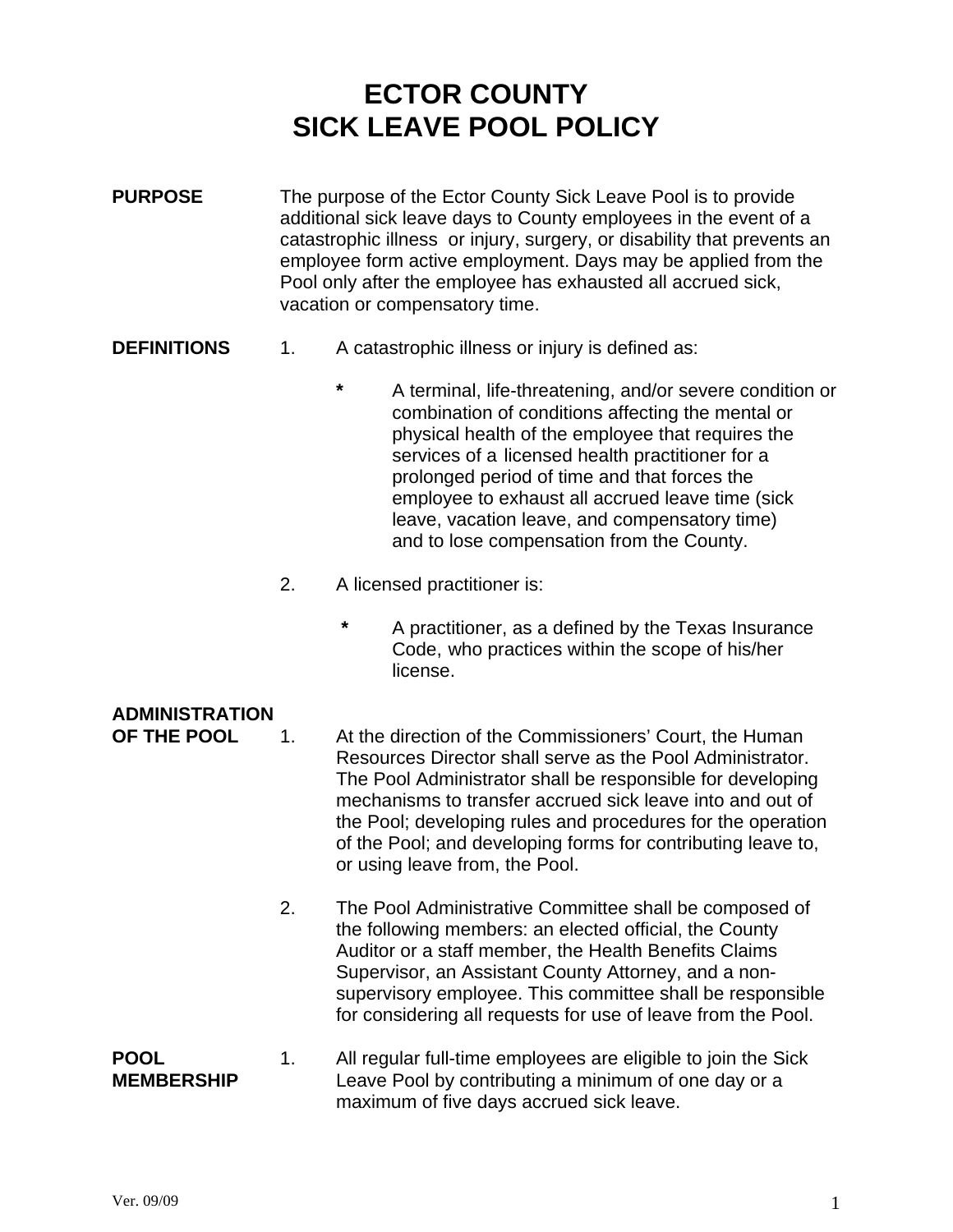- 2. New employees may join the pool after 12 months of continuous employment. Days donated will be subtracted from their accrued leave.
- 3. After the Pool is established, employees will only be able to join at a time designated each year by the Pool Administrator or, in the case of new employees, immediately upon completion of 12 months of continuous service.
- 4. Membership enrollment forms must be submitted to the Human Resources Department. Days donated will be subtracted from each member's accrued sick leave.

5. Days donated become the property of the Ector County Sick Leave Pool and cannot be returned in the event of membership cancellation.

- 6. Employees on approved leave of absence will retain membership in the Pool and will not be required to donate additional days.
- 7. To maintain the Sick Leave Pool, all members must donate a minimum of 1 day or a maximum of 5 days of sick leave each October 1st, or at a time during the fiscal year designated by the Pool Administrator for general membership donations. Only one donation during the fiscal year is required to maintain membership in the Pool.
- **DAYS GRANTED** 1. Days will be granted only for catastrophic illness or surgery or other disability, which necessitates an absence from work for five consecutive days or longer. In case of chemotherapy for cancer treatment, days can be granted for 1-4 days absence.
	- 2. Pregnancy will not be covered by the Sick Leave Pool, but complications due to pregnancy or delivery will be considered.
	- 3. The Pool may be used only by members for his/her personal illness or disability or for a family member whose illness and relationship to the employee meet the guidelines of the Family and Medical Leave Act and the Ector County Family and Medical Leave Policy with Military Entitlements.
	- 4. Days requested for stress related illness will be granted for hospitalized days only.
	- 5. The maximum number of days granted to an employee each year shall not exceed one-third of the total amount of time in the Pool at the time of the request or 90 days, whichever is less.